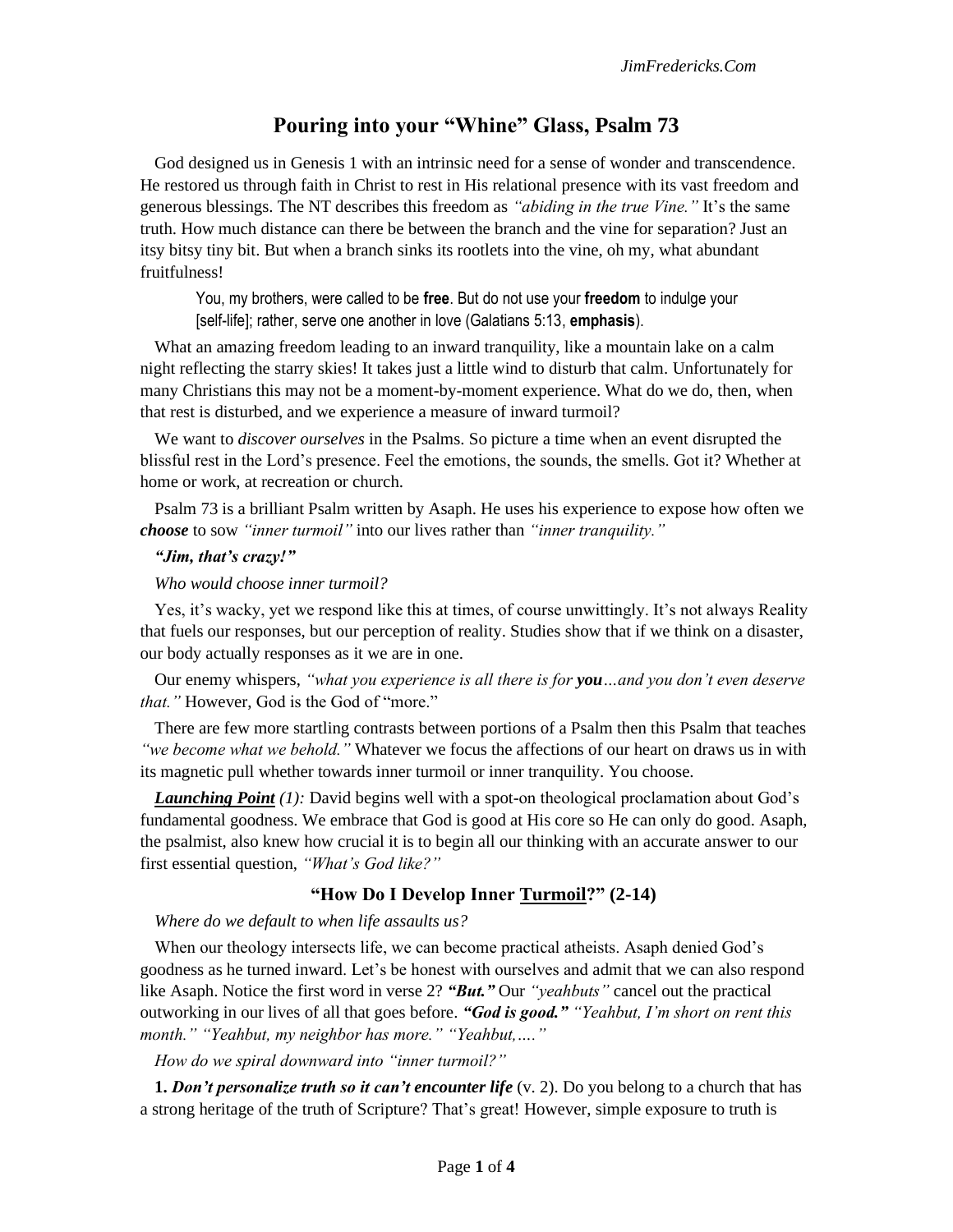insufficient. If we don't put truth into practice so it encounters our life, Jesus tells us we build on the sand. James tells us we deceive ourselves, especially when Scriptural truth cuts across some of our favorite personal Christian sins. It's not truth that we can recite that transforms us but truth actively put into practice.

Notice that Asaph has already put on his negative glasses. *"Almost." "Nearly lost."* Had he really slipped and lost his foothold. *No!* Negative exaggeration tips us off that we have a poverty mentality. Such a response often comes when some past disappointment with God is unresolved, and so festers.

The farther we spiral down, the more our downward momentum accelerates. *What is your early warning signal that you are spiraling down so you can break it quickly?* One of mine is that I start feeling negative about people, violating Philippians 4:8. Another is a lack of joy.

*When you notice it, how do your break that downward spiral?* 

For me, *"One-minute Sabbath"* is a very simple and powerful tool (see my website: **JimFredericks.com**).

**2.** *Envy others* (vv. 3-5). Envy toward others, further skews our perspective, increasing our inner turmoil because we are self-focused. Our stomach churns. Our mind frets. Our rest in freedom disappears. The only true statement is his first, admitting his envy.

**3.** *Focus exclusively on the faults of others* (vv. 6-12). Asaph further escalates his downward spiral. Pride. Violence. Callous hearts. Iniquity. Evil imaginations. Scoff. Malice. Arrogance. Low view of God. All of these *may* be true of others. However, it's most likely some of our own stuff projected on others (see Matthew 7:1-5). At the least, this lacks the healthy awareness that each person also has *something* worth imitating. Our focus on negatives in others is a loud earlywarning signal that *our* focus is off.

Although, please don't look down on Asaph. Look inward at yourself. Do you ever have these thoughts? Do you have any person or group of people that you primarily rail against their negative traits? This negative focus opens us up for inward turmoil.

**4.** *Throw a pity party for yourself* (vv. 13-14). Notice again the negative exaggeration. *"Always." "They go on amassing wealth." "In vain I…." "All day long" "Every morning."* And the bonus from the hyper-religious: *"I have kept my heart pure."*

I remember about six months into the COVID-19 outbreak my conversation with God. *"God, you know I'm an introvert in my flesh but you changed me to be also an extrovert. Because You changed me, I need more people contact for my spiritual tank to be full."* I had opened up my imaginary cupboard to take my *"whine"* glasses out to fill with the dregs of my complaints. *"It's not fair God that…."* That stopped me short, I put the *"whine"* glasses back and thanked Him that He has provided all I need in His presence. This Psalm was front and forward in my mind.

Stop now. Let this truth intersect your life. Have you experienced any of these recently? Be fiercely honest with yourself. God already knows!

#### **"Where Do I Find Perspective?" (15-17)**

Although Asaph described four steps downward, he focuses on three aspects for restoration and a return to sanity.

*1. Remember the power of community* (v. 15). From self-pity to otherly centeredness. The first turn was from self-pity to remember basic community responsibilities in which we discover life afresh. Others are watching our actions.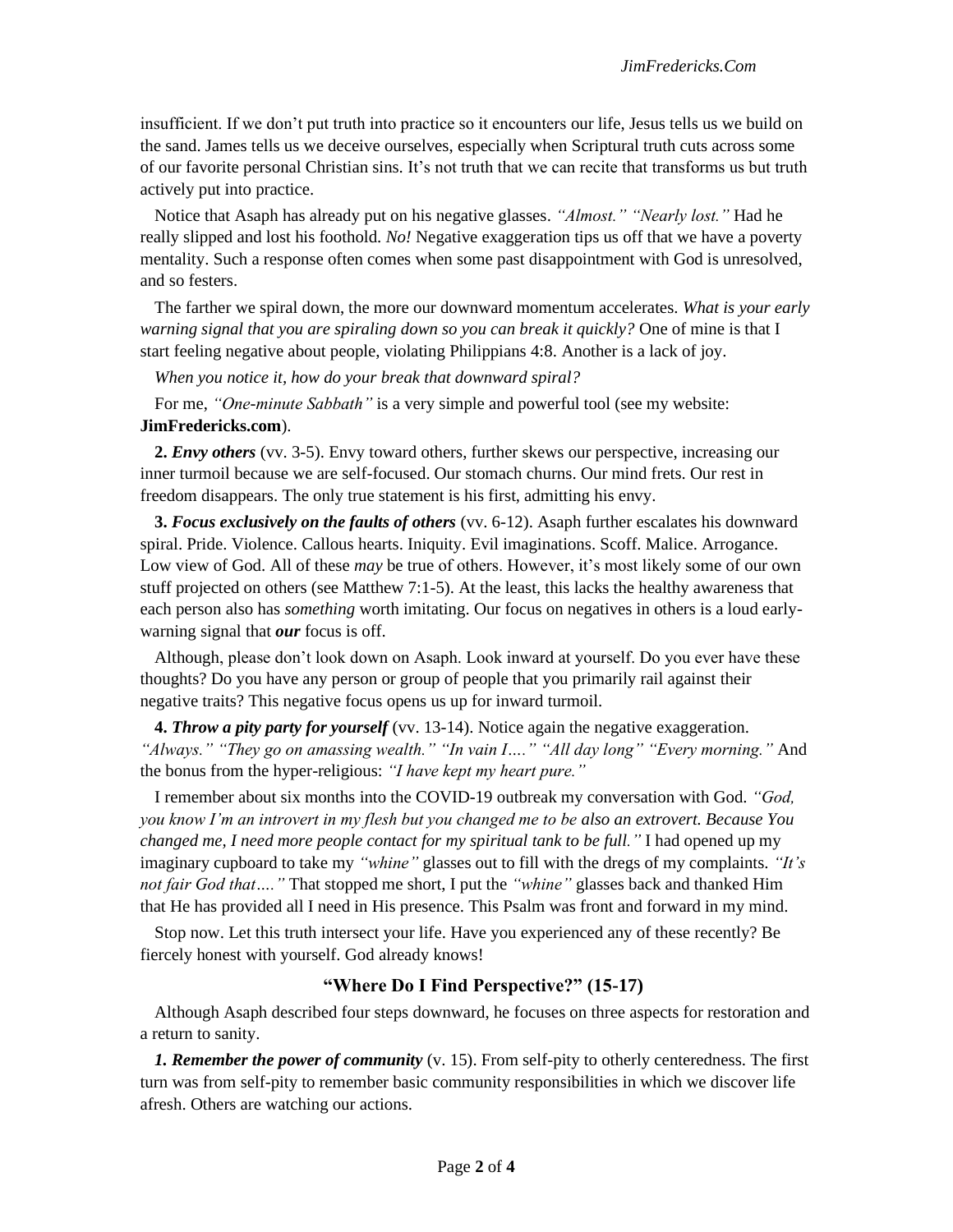*2. Reflect deeply on life* (v. 16). This is a good thing to be troubled with his inner turmoil, if it leads us back to the LORD.

*3. Receive God's revelation* (v. 17). We need light from above to break us free from encrusted patterns and hidden strongholds. God's presence rested in the sanctuary the OT.

"Then I understood the final destiny of those in verses 2-14."

For years, I could not understand why God met Asaph in such a low place, focusing on the final destiny of the lost? Then I saw again how brilliant and caring God is! God always meets each of us where He finds us in the moment.

## **"How Do I Develop Inner Tranquility" (18-28)**

This pathway to *"inner turmoil"* was a process of downward choices. So we *"bounce well"* through a series of upward spiritual responses. Even though God launches us toward transformation with a deepening experience of His presence, life is still a process.

*1. Reframe events from God's perspective* (18-20). So, why did Asaph begin his recovery at such a low spot? God begins restoration from the GPS point on our journey where *we are* at this moment. Where else can a compassionate God intersect a life except where we are? No matter how far you spiral down, God can and longs to meet you right there to help you *bounce well*. In 17, Asaph gets insight and understands their final destiny, so God in His kindness also begins at this point where He rescued Asaph, although He doesn't leave us there.

Our caring God meets us right where we are, the God who *"never-leaves-or-forsakes"* in this life and on into eternity. You may find some of the words puzzling. Feel free to dig in deeper yourself. But for now, take this as a dramatic expression of how temporal and fleeting life is without God. There is no substance in their lives, like with fantasies.

*2. Repent honestly before God* (21-22). *"I lost perspective and acted like a brute beast."* When did this happen? Asaph is authentic, a necessary quality for intimacy with God. Now he sees that he acted like a brute beast when he was developing *inner turmoil*. Such responses are an affront to the God who made us in His image.

As a ministry tip. When people are in the midst of a downward spiral, they have lost perspective. Grief and bitterness characterized Asaph. Don't come alongside with judgement, but with whatever is necessary for them to *"enter the sanctuary"* with God.

*3. Replace crippling deceit with freeing truth* (23-24). Soak in the Reality of our blessings. Notice how Asaph now has perspective and is personalizing the four blessings he lists from the LORD. *"I," "me," "mine"* for us and *"You," "Ýours"* for God 5 times each in the four blessings. Relationship! And they are power-packed! *Companionship*, *comfort*, *guidance* and *security*. Which do you need the most tonight? This is not positive thinking, it's God-Reality and all are freely available as God's free gift to you.

*4. Revel in intimacy with God* (25-28a). Asaph focuses in on what is most essential, intimacy in relationship with the LORD (see  $24-25 + 27-28a$ ). Asaph uses nine personal pronouns in this short section. God initiates, but we must respond to enjoy our heritage as God restores an eternal perspective.

- *"Whom have I in heaven but you?"*
- *And earth has nothing I desire besides you."*
- *My flesh and my heart may fail, but God is the strength of my heart and my portion forever."*